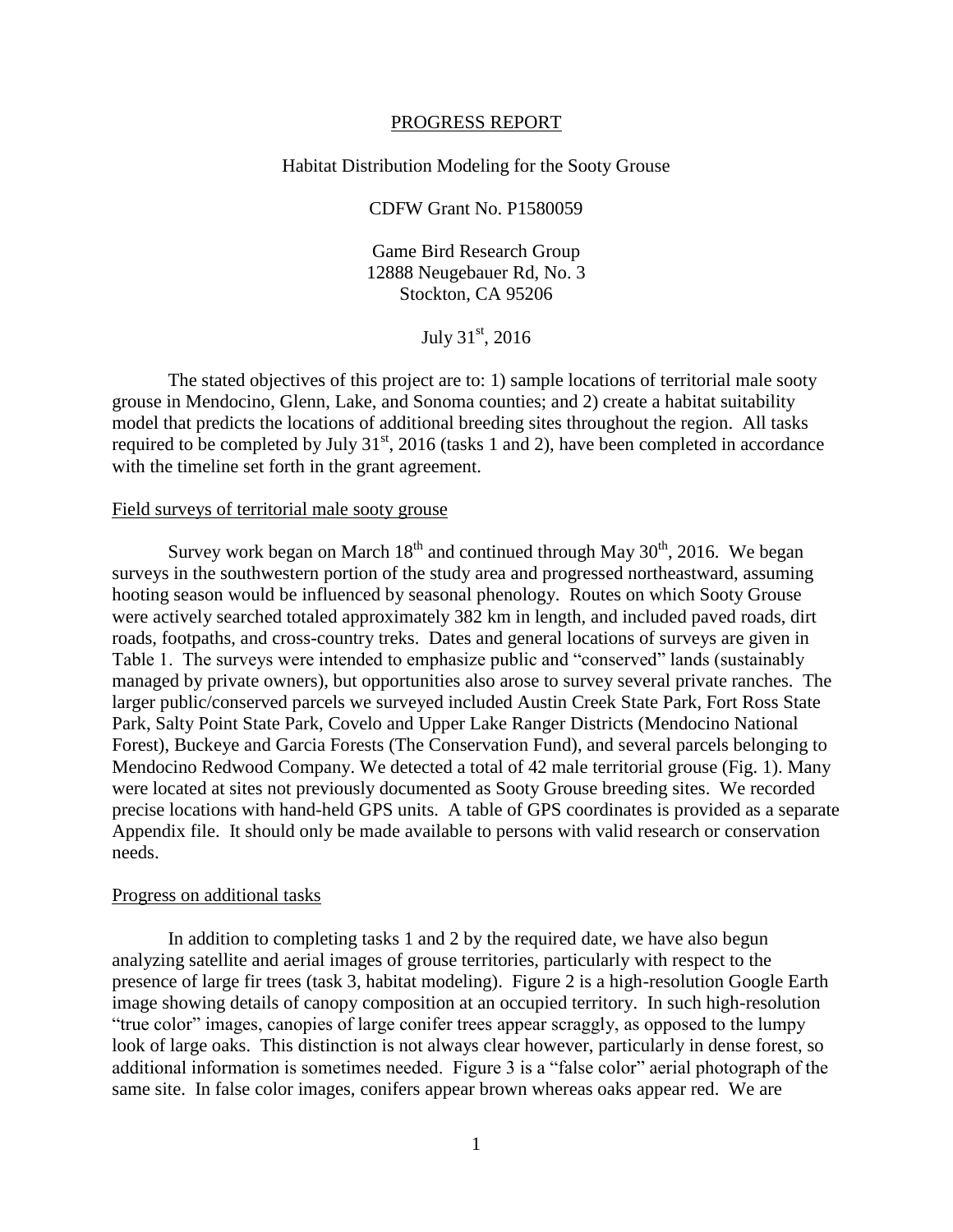currently testing different color band adjustments to improve this distinction. The images, acquired from USDA, also include an infrared band, which should further heighten the distinction between conifer and broadleaf species.

# Preliminary conclusions

All but two of the 42 territorial males we detected were in or near a fir tree >30" d.b.h. Another was in a tight cluster of smaller firs that formed a single large canopy, and another was in a very large oak with no firs nearby. Clearly, coastal populations of Sooty Grouse are strongly associated with large fir trees in breeding season. It was also apparent that coastal populations are most closely associated with "coastal mosaic" habitats that lie between dense forests along the coast and dry inner valleys along the Russian River. All grouse we encountered were located where upper-elevation meadows were interspersed with patches of conifer and broadleaved trees. The extensive swaths of secondary forest that dominate the region appear to be largely unsuitable as breeding habitat.

We encountered very few grouse on public lands, presumably because of a paucity of large fir trees. The state parks we surveyed had all been subjected to intense commercial timber harvest prior to acquisition by the state. Forest Service lands in the region have also been subjected to intense commercial logging. Large areas owned by The Conservation Fund and Mendocino Redwood Company are primarily comprised of dense second-growth forest. Apparently, most properties acquired by these organizations are timbered throughout. The more open landscapes tend to be owned by livestock producers. The stronghold for Sooty Grouse in the region appears to be mid-sized private lands (100-1000 acres) which have historically been used for livestock production and are often managed these days as hunting preserves. The private land owners we encountered were interested in Sooty Grouse and keen to know how many grouse occurred on their land. We believe it would be feasible to follow up the current survey with a survey on private lands.

We were unable to detect grouse anywhere in the northern half of Mendocino County or the northwestern corners of Glenn or Lake Counties. This finding is significant, insomuch as Mendocino Pass Road, which bisects the northern boundaries of Mendocino and Glenn Counties, was formerly the site of an annual Forest Service Sooty Grouse census (1970s). In modern times, the species has always been uncommon, and with very limited distribution, in Glenn and Lake Counties. In the areas we searched in these counties - sites reported by birdwatchers in the past - nearly all large firs had been harvested in recent decades. We hypothesize that most of the grouse observed in these areas over the past decade (very few, e.g., Pine Mtn) are not breeding birds but birds occupying post-breeding or winter range. Suitable breeding habitat - steep meadows surrounded by large firs - has largely been eliminated. These birds probably breed on private grazing lands nearby, where some large firs have been retained. Along the western portion of Mendocino Pass Road, in Mendocino County, the meadows where Sooty Grouse were formerly counted are being converted into pine plantations, on both private and public land.

There are alternate explanations for why we did not detect grouse across the northern third of the survey area, besides or in addition to habitat degradation. The area was surveyed relatively late in the hooting season. However, we had no problem locating grouse during the same time period at more southerly, lower elevation, sites that were more phenologically advanced. Furthermore, if grouse have become rare in the region, they likely hoot as solitary individuals or in small groups comprised of 2-3 males. Under these circumstances, there is less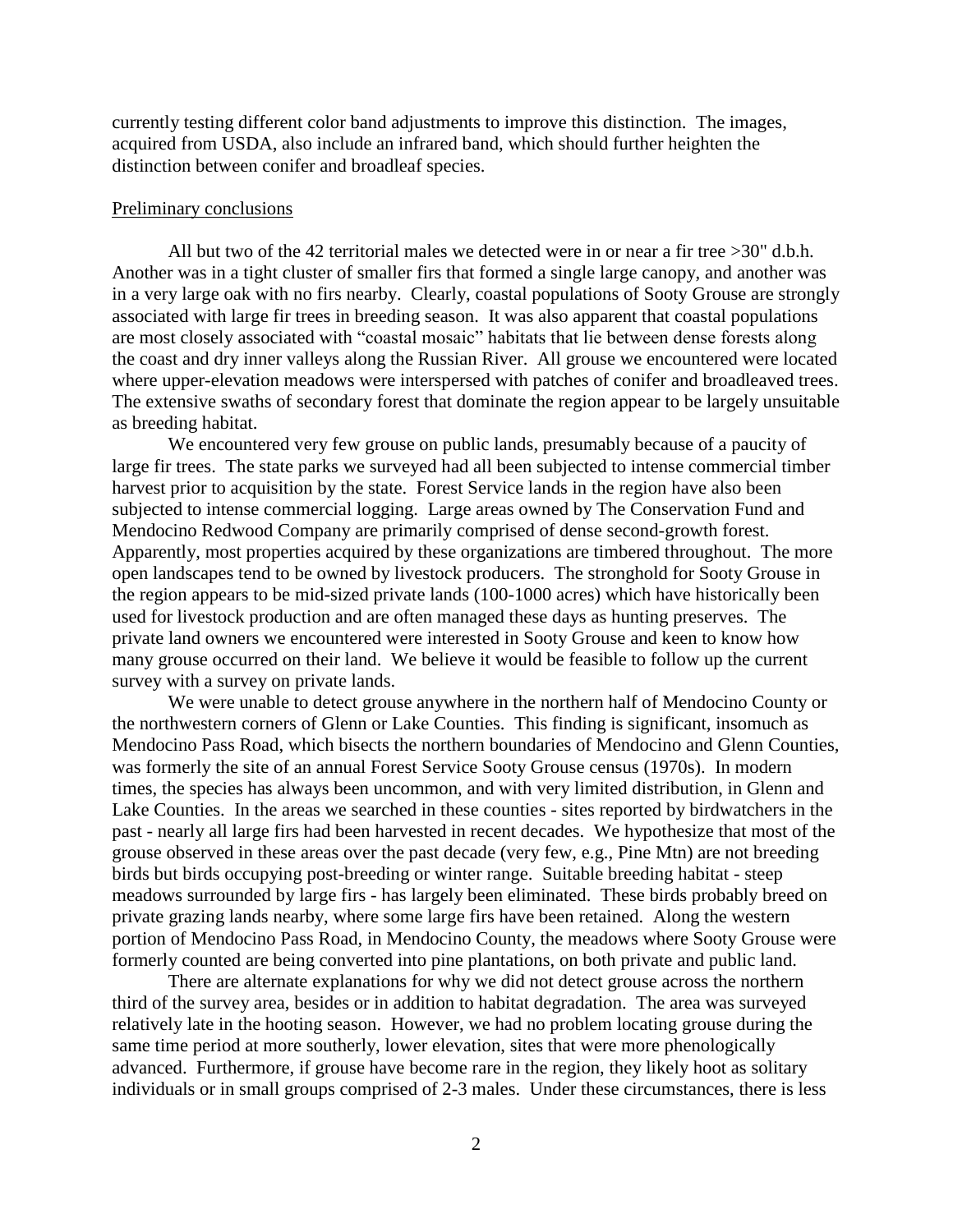"social facilitation" or stimulation to hoot, and birds would hoot less and for a shorter period (see Bland 2013, Estimating the number of territorial males in low-density populations of the Sooty Grouse). In any case, we believe the Sooty Grouse is significantly less abundant across the northern portion of our study area than is currently recognized, and additional survey work is needed.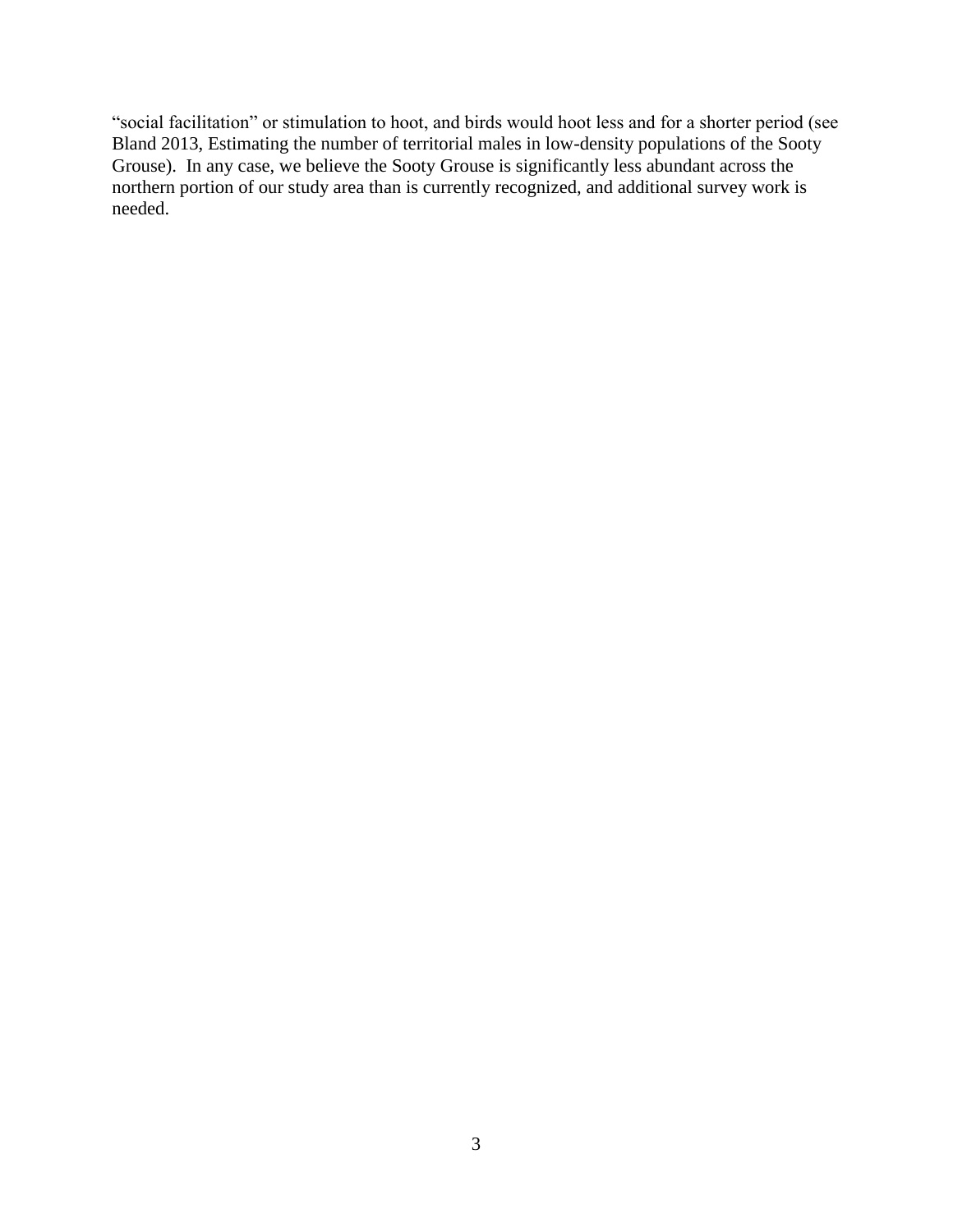| March 18th           | Stewarts Point Road, Sonoma Co.                               |
|----------------------|---------------------------------------------------------------|
| April 2nd            | Meyers Grade, Sonoma Co.                                      |
| April 2nd            | Oak Ridge Road, The Conservation Fund, Sonoma Co.             |
| April 3rd            | Buckeye Forest, The Conservation Fund, Sonoma Co.             |
| May 4th              | Fort Ross State Park, Sonoma Co.                              |
| May 5th              | Salt Point State Park, Sonoma Co.                             |
| May 5th              | School Ridge, The Conservation Fund, Sonoma Co.               |
| May 6th              | Bear Creek, The Conservation Fund, Mendocino Co.              |
| May 6th-7th          | Fish Rock Road, Mendocino Co.                                 |
| May 7th              | Phelps Ridge, The Conservation Fund, Mendocino Co.            |
| May 12th             | Austin Creek State Park, Sonoma Co.                           |
| May 16th             | Orr Springs Road, Mendocino Co.                               |
| May 16th             | Low Gap Road, Mendocino Co.                                   |
| May 17th             | Elk Mountain Road, Mendocino National Forest, Lake Co.        |
| May 17th             | Middle Mountain, Mendocino Co.                                |
| May 22nd             | Pine Mountain, Mendocino National Forest, Lake Co.            |
| May 23rd             | Mountain View Road, Mendocino Co.                             |
| May 23rd             | Eel River Road, Mendocino National Forest, Mendocino Co.      |
| May $24^{\text{th}}$ | Buehler Ranch, Mendocino Redwood Company, Mendocino Co.       |
| May 24th             | Peachland Road, Mendocino Co.                                 |
| May 25th             | Bradford Ranch (Hopland), Mendocino Co.                       |
| May 25th             | Mouse Pass, Mendocino Redwood Company, Mendocino Co.          |
| May 26th             | Bradford Ranch (Boonville), Mendocino Co.                     |
| May 26th             | Bell Springs Road, Mendocino Co.                              |
| May 27th-28th        | Mendocino Pass Road, Mendocino National Forest, Mendocino Co. |
| May 28th             | Mann Ranch, Mendocino Co.                                     |
| May 29th             | Koch Ranch, Mendocino Co.                                     |

Table 1. Dates and general locations of Sooty Grouse Surveys.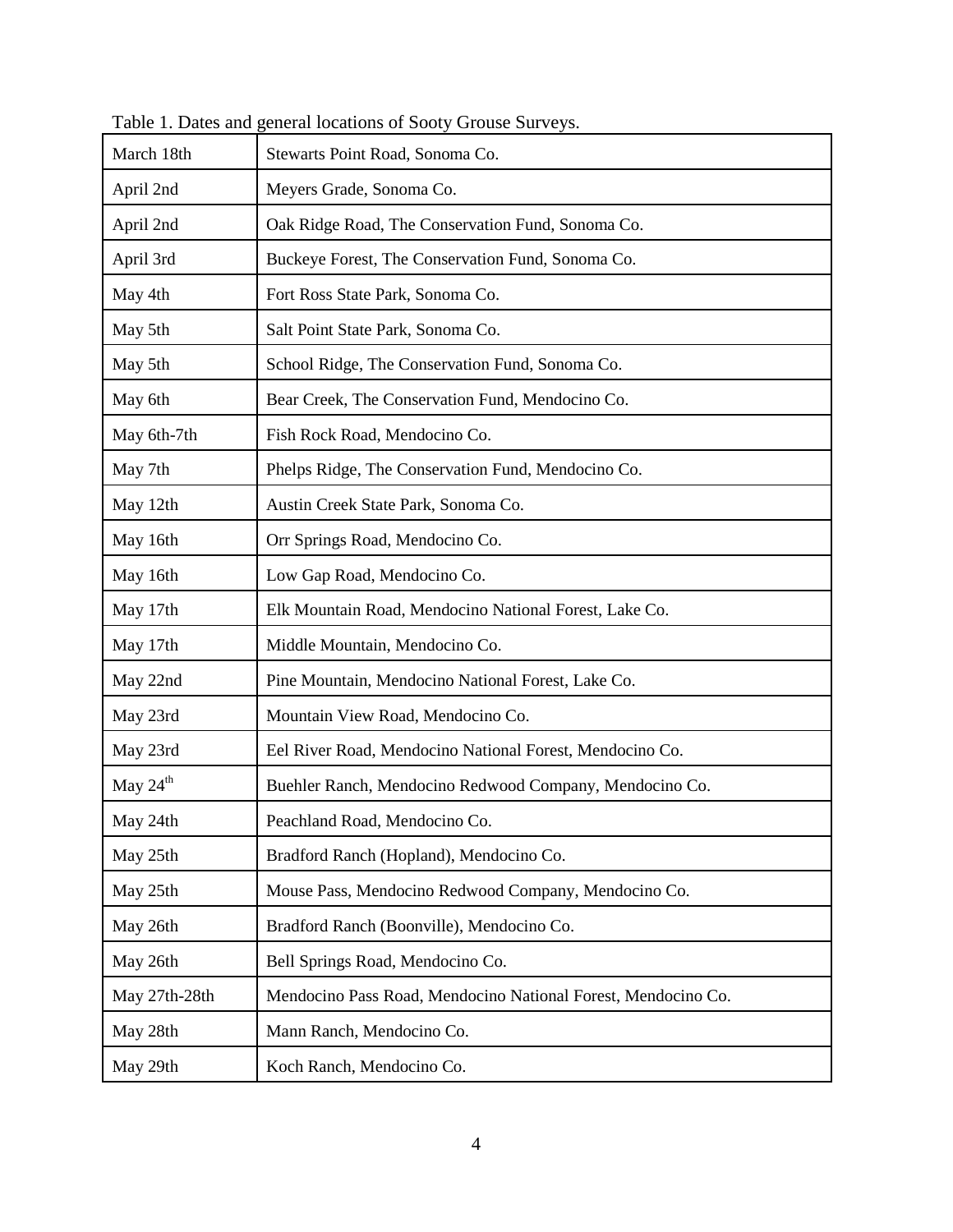Figure 1. The distribution of survey routes and grouse detections.